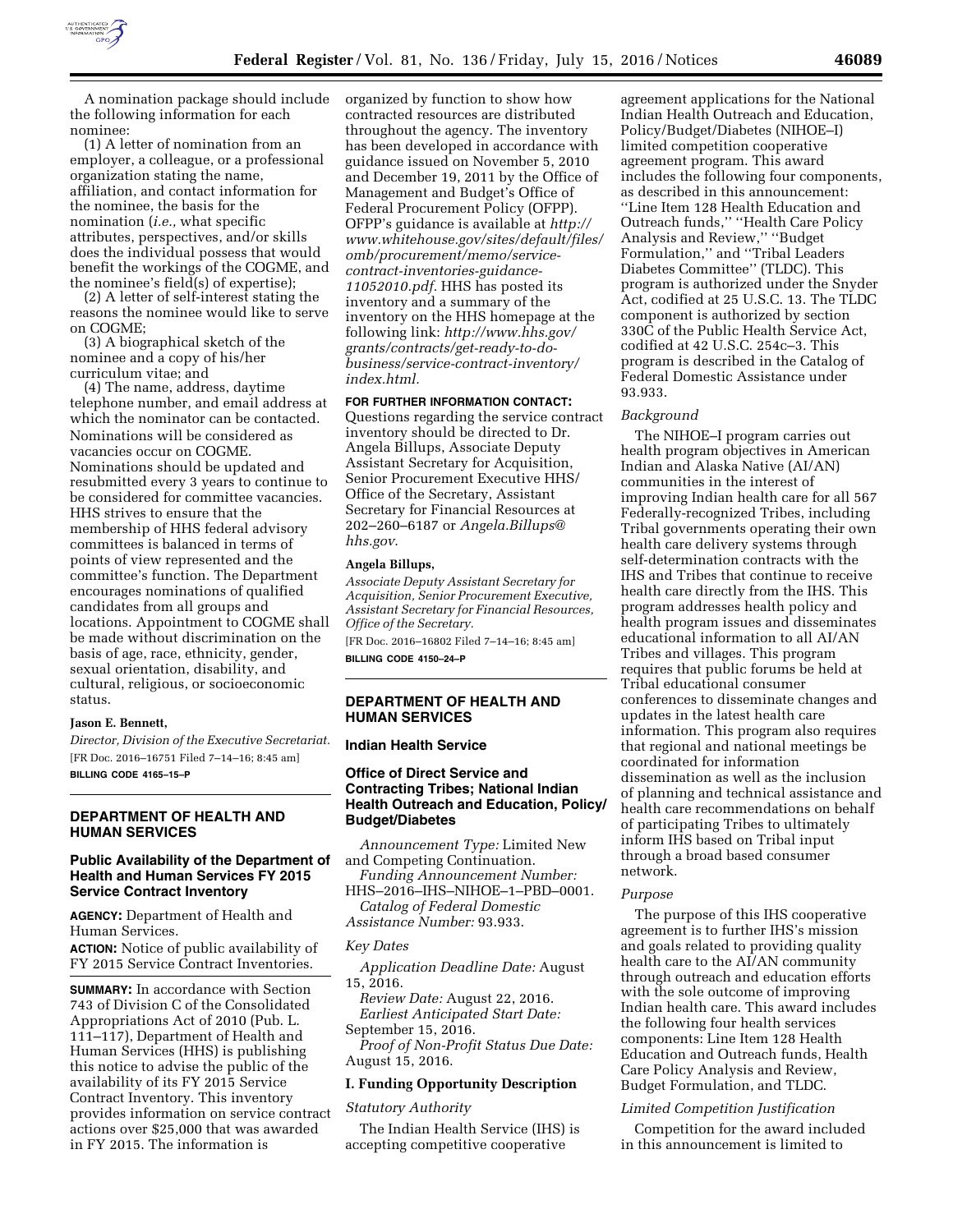national Indian health care organizations with at least ten years of experience providing education and outreach on a national scale. This limitation ensures that the awardee will have: (1) A national information-sharing infrastructure which will facilitate the timely exchange of information between the Department of Health and Human Services (HHS) and Tribes and Tribal organizations on a broad scale; (2) a national perspective on the needs of AI/ AN communities that will ensure that the information developed and disseminated through the projects is appropriate, useful and addresses the most pressing needs of AI/AN communities; and (3) established relationships with Tribes and Tribal organizations that will foster open and honest participation by AI/AN communities. Regional or local organizations will not have the mechanisms in place to conduct communication on a national level, nor will they have an accurate picture of the health care needs facing AI/ANs nationwide. Organizations with less experience will lack the established relationships with Tribes and Tribal organizations throughout the country that will facilitate participation and the open and honest exchange of information between Tribes and HHS. With the limited funds available for these projects, HHS must ensure that the education and outreach efforts described in this announcement reach the widest audience possible in a timely fashion, are appropriately tailored to the needs of AI/AN communities throughout the country, and come from a source that AI/ANs recognize and trust. For these reasons, this is a limited competition announcement.

## **II. Award Information**

## *Type of Award*

Cooperative Agreement.

### *Estimated Funds Available*

The total amount of funding identified for the current fiscal period covering (FY) 2016–2018 is approximately \$2,475,000 or approximately \$825,000 per FY. Three hundred thousand dollars (\$300,000) per fiscal year is estimated for outreach, education, and support to Tribes who have elected to leave their Tribal shares with the IHS (this amount could vary based on Tribal shares assumptions; Line Item 128 Health Education and Outreach funding will be awarded in partial increments based on availability and amount of funding); \$200,000 per fiscal year for the Health Care Policy Analysis and Review; \$75,000 per fiscal

year for Budget Formulation; and \$250,000 per fiscal year associated with providing legislative education, outreach and communications support to the IHS TLDC and to facilitate Tribal consultation on the Special Diabetes Program for Indians (SDPI). The amount of funding available for both competing and continuation awards issued under this announcement is subject to the availability of appropriations and budgetary priorities of the Agency. The IHS is under no obligation to make awards that are selected for funding under this announcement.

#### *Anticipated Number of Awards*

One award will be issued under this program announcement comprised of the following four components: Line Item 128 Health Education and Outreach; Health Care Policy Analysis and Review; Budget Formulation; and TLDC.

#### *Project Period*

The project period will run for three years from September 15, 2016 through September 14, 2019.

#### *Cooperative Agreement*

Cooperative agreements awarded by HHS are administered under the same policies as a grant. The funding agency (IHS) is required to have substantial programmatic involvement in the project during the entire award segment. Below is a detailed description of the level of involvement required for both IHS and the grantee. IHS will be responsible for activities listed under section A and the grantee will be responsible for activities listed under section B as stated:

# *Substantial Involvement Description for Cooperative Agreement*

### A. IHS Programmatic Involvement

1. The IHS assigned program official will work in partnership with the awardee in all decisions involving strategy, hiring of personnel, deployment of resources, release of public information materials, quality assurance, coordination of activities, any training, reports, budget and evaluation. Collaboration includes data analysis, interpretation of findings and reporting.

2. The IHS assigned program official will monitor the overall progress of the awardee's execution of the requirements of the award noted below, as well as their adherence to the terms and conditions of the cooperative agreement. This includes providing guidance for required reports, development of tools and other products, interpreting program findings and assisting with

evaluation and overcoming any slippages encountered.

3. The IHS assigned program official will coordinate review and provide final approval of any deliverables, including printed materials, reports, testimony, and PowerPoint slides, prior to their distribution or dissemination to HHS, Tribes, or the public.

4. The IHS assigned program official will also coordinate the following:

• Discussion and release of any and all special grant conditions upon fulfillment.

• Monthly scheduled conference calls.

• Appropriate dissemination of required reports to each participating IHS program.

5. IHS will jointly with the awardee, plan and set an agenda for an annual conference that:

• Shares the outcomes of the outreach and health education training provided.

• Fosters collaboration amongst the participating IHS program offices.

• Increases visibility for the partnership between the awardee and

IHS. • Includes HHS Conference Policy:

6. IHS will provide guidance in preparing articles for publication and/or presentations of program successes, lessons learned and new findings.

7. IHS staff will review articles concerning the HHS for accuracy and may, if requested by the awardee, provide relevant articles.

8. IHS will communicate, via monthly conference calls and meetings, individual or collective (all participating programs) site visits to the awardee.

9. IHS will provide technical assistance to the awardee as requested.

10. IHS staff may, at the request of the entity's board, participate on study groups, attend board meetings, and recommend topics for analysis and discussion.

B. Grantee Cooperative Agreement Award Activities

The awardee must obtain written IHS approval of all deliverables produced with award funds, including printed materials, reports, testimony, and PowerPoint slides, prior to their distribution or dissemination to HHS, Tribes, or the public.

The awardee must comply with relevant Office of Management and Budget (OMB) Circular provisions regarding lobbying, any applicable lobbying restrictions provided under other law and any applicable restriction on the use of appropriated funds for lobbying activities.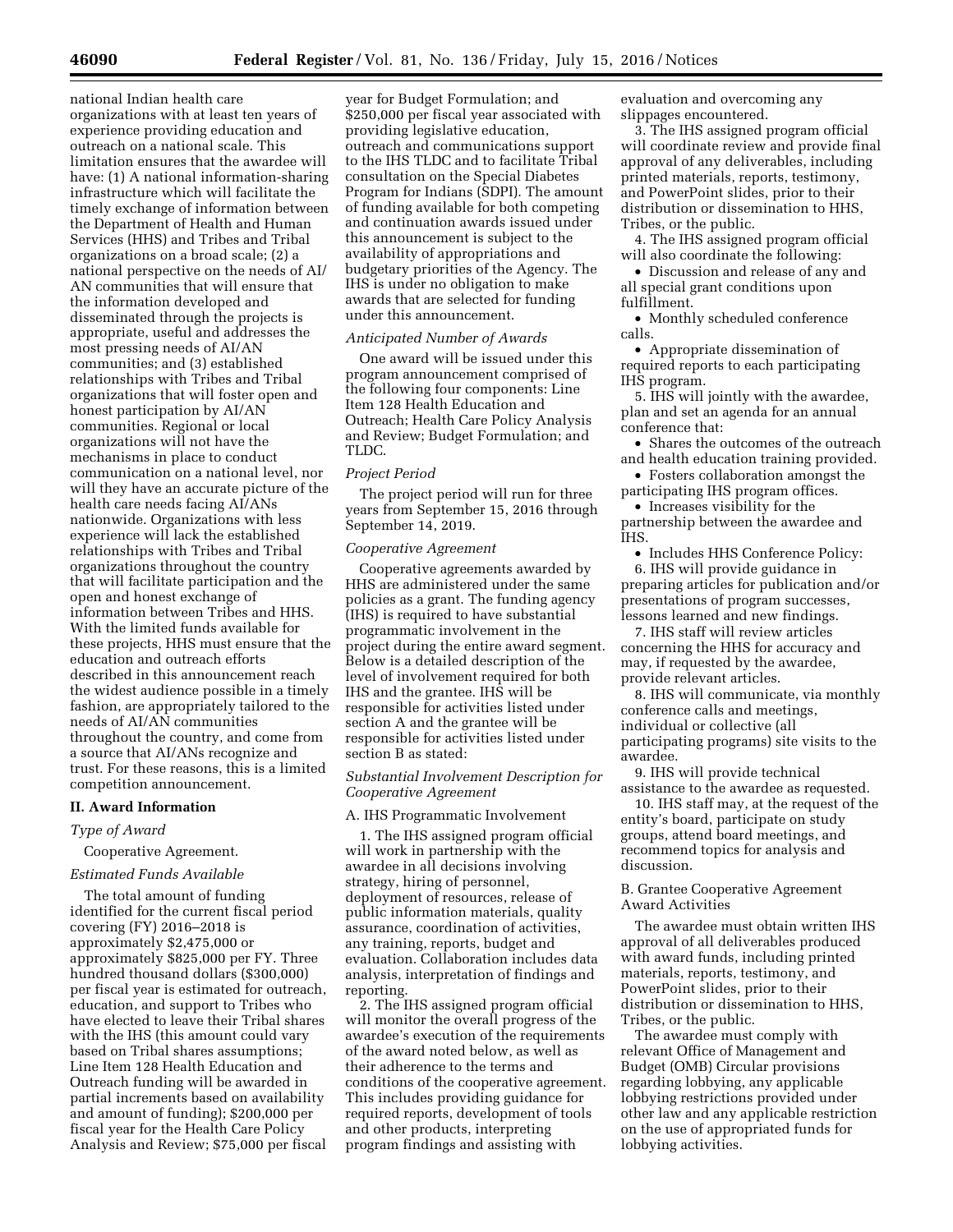## *Pre-Conference Grants*

1. Pre-Conference Grant Requirements. The awardee is required to comply with the ''HHS Policy on Promoting Efficient Spending: Use of Appropriated Funds for Conferences and Meeting Space, Food, Promotional Items, and Printing and Publications,'' dated December 16, 2013 (''Policy''), as applicable to conferences funded by grants and cooperative agreements. The Policy is available at *[http://](http://www.hhs.gov/asfr/ogapa/acquisition/policies/promoting-efficient-conference-spending-policy-12-16-2013.html) [www.hhs.gov/asfr/ogapa/acquisition/](http://www.hhs.gov/asfr/ogapa/acquisition/policies/promoting-efficient-conference-spending-policy-12-16-2013.html) [policies/promoting-efficient-conference](http://www.hhs.gov/asfr/ogapa/acquisition/policies/promoting-efficient-conference-spending-policy-12-16-2013.html)[spending-policy-12-16-2013.html.](http://www.hhs.gov/asfr/ogapa/acquisition/policies/promoting-efficient-conference-spending-policy-12-16-2013.html)* 

The awardee is required to:

Provide a separate detailed budget justification and narrative for each conference anticipated. The cost categories to be addressed are as follows: (1) Contract/Planner, (2) Meeting Space/Venue, (3) Registration Web site, (4) Audio Visual, (5) Speakers Fees, (6) Non-Federal Attendee Travel, (7) Registration Fees, (8) Other (explain in detail and cost breakdown). For additional questions please contact Ms. Michelle EagleHawk on (301) 443–1104 or email her at *[Michelle.EagleHawk@](mailto:Michelle.EagleHawk@ihs.gov) [ihs.gov.](mailto:Michelle.EagleHawk@ihs.gov)* 

2. Line Item 128 Health Education and Outreach funding is utilized for outreach, health education, and support to Tribes—approximately \$300,000 per fiscal year funding is available totaling \$900,000.

The awardee is expected to fulfill the following:

Meeting Responsibilities ANNUAL (Required)

*Estimated Costs:* The estimated costs for this activity shall not exceed \$100,000 per fiscal year. The awardee shall work with IHS/Office of Direct Service and Contracting Tribes (ODSCT) closely on this item. As the sponsoring agency, IHS meeting attendees will not incur registration fees.

a. Host an annual conference to disseminate changes and updates on health care information relative to AI/ AN.

# Meeting Responsibilities MID-YEAR (Required)

*Estimated Costs:* The estimated costs for this activity shall not exceed \$100,000 per fiscal year. The awardee shall work with IHS/ODSCT closely on this item. As the sponsoring agency, IHS meeting attendees will not incur registration fees.

a. Host a mid-year consumer conference(s) as appropriate to disseminate changes and updates on health care information relative to AI/ AN.

Coordination, Dissemination, and Technical Assistance Responsibilities (Required)

*Estimated Costs:* The estimated costs for this activity shall not exceed \$100,000 per fiscal year. The awardee shall work with IHS/ODSCT closely on this item.

a. Conduct regional and national meeting coordination as appropriate.

b. Conduct health care information dissemination as appropriate.

c. Coordinate planning and technical assistance needs on behalf of Tribes/ Tribal organizations (T/TO) with IHS.

d. Convey health care recommendations on behalf of T/TO to IHS.

3. Health Care Policy Analysis and Review.

This funding component requires the awardee to provide IHS with research and analysis of the impact of Centers for Medicare and Medicaid Services (CMS) programs on AI/AN beneficiaries and the health care delivery system that serves these beneficiaries. \$200,000 funding is available per fiscal year totaling \$600,000 for analysis of CMS programs that affect AI/AN beneficiaries.

The awardee will produce measurable outcomes to include:

a. Analytical reports, policy review and recommendation documents—The products will be in the form of written (hard copy and/or electronic files) documents that contain analysis of relevant health care issues to be reported on a monthly or quarterly basis and face-to-face meetings with hard copies submitted to the Director, IHS/ Office of Resource, Access and Partnerships (ORAP).

b. Qualitative and quantitative analysis of the overall impact of the Affordable Care Act (ACA) implementation, including the regulations and policies, on the Indian health care system, in terms of whether or not it is working as intended. That is, whether Tribes and AI/AN consumers are receiving the benefits of the special provisions for Indians, and whether all of the necessary stakeholders including Indian Health Service/Tribes/Urbans (I/ T/Us), qualified health plans, providers, and consumers have the information and capacity to ensure successful outcomes and are working cooperatively and effectively to that end.

c. Policy recommendations, based on the analysis, that include in particular, direct service Tribes' perspectives incorporating real-time information on how the structure of the Federal system should support the I/T/U healthcare delivery system. If deficiencies are

found, provide recommendations on improvement and solutions. Issues of analysis may include improving access to care, obtaining affordable coverage, network contracting and enforcement of Section 206 of the Indian Health Care Improvement Act (IHCIA).

d. Educational and informational materials to be disseminated by the awardee and communicated to IHS and Tribal health program staff during monthly and quarterly conferences, the annual consumer conference, meetings and training sessions. This can be in the form of PowerPoint presentations, informational brochures, and/or handout materials.

The IHS will provide guidance and assistance as needed. Copies of all deliverables shall be submitted to the IHS/ODSCT and IHS/ORAP.

4. Tribal Budget Consultation— Budget Formulation.

The awardee will provide assistance and technical support to IHS, Tribes, and the Budget Formulation Workgroup with the National Budget Formulation work session, the HHS Tribal Consultation meeting, and the Budget Formulation Evaluation and Planning meeting. The awardee will develop the National Tribal Budget Recommendation document, briefing documents, and Tribal Leaders presentation and talking points, by performing the activities described below in coordination with and support of the IHS Tribal Budget Consultation process. \$75,000 is available per fiscal year for Budget Formulation. Budget consultation is required by the Indian Self-Determination and Education Assistance Act, 25 U.S.C. 450j–1(i).

# *NATIONAL BUDGET FORMULATION WORK SESSION—January 2017–2019 Meeting Responsibilities (Required)*

*Estimated Costs:* The estimated costs for this activity shall not exceed \$10,000 per fiscal year. The awardee shall work with IHS/Office of Finance and Accounting (OFA)/Division of Budget Formulation (DBF) closely on this item.

a. Registration of National Budget Formulation Work Session attendees. The Awardee shall assist with the registration of all attendees as they enter the Budget Formulation Work Session.

b. The awardee shall distribute prepared budget formulation packages to all attendees.

*Recordation of Meeting—The awardee shall take minutes during the work session.* 

a. Minutes should be recorded in a clear and concise manner and identify all speakers including presenters and any individuals contributing comments or motions.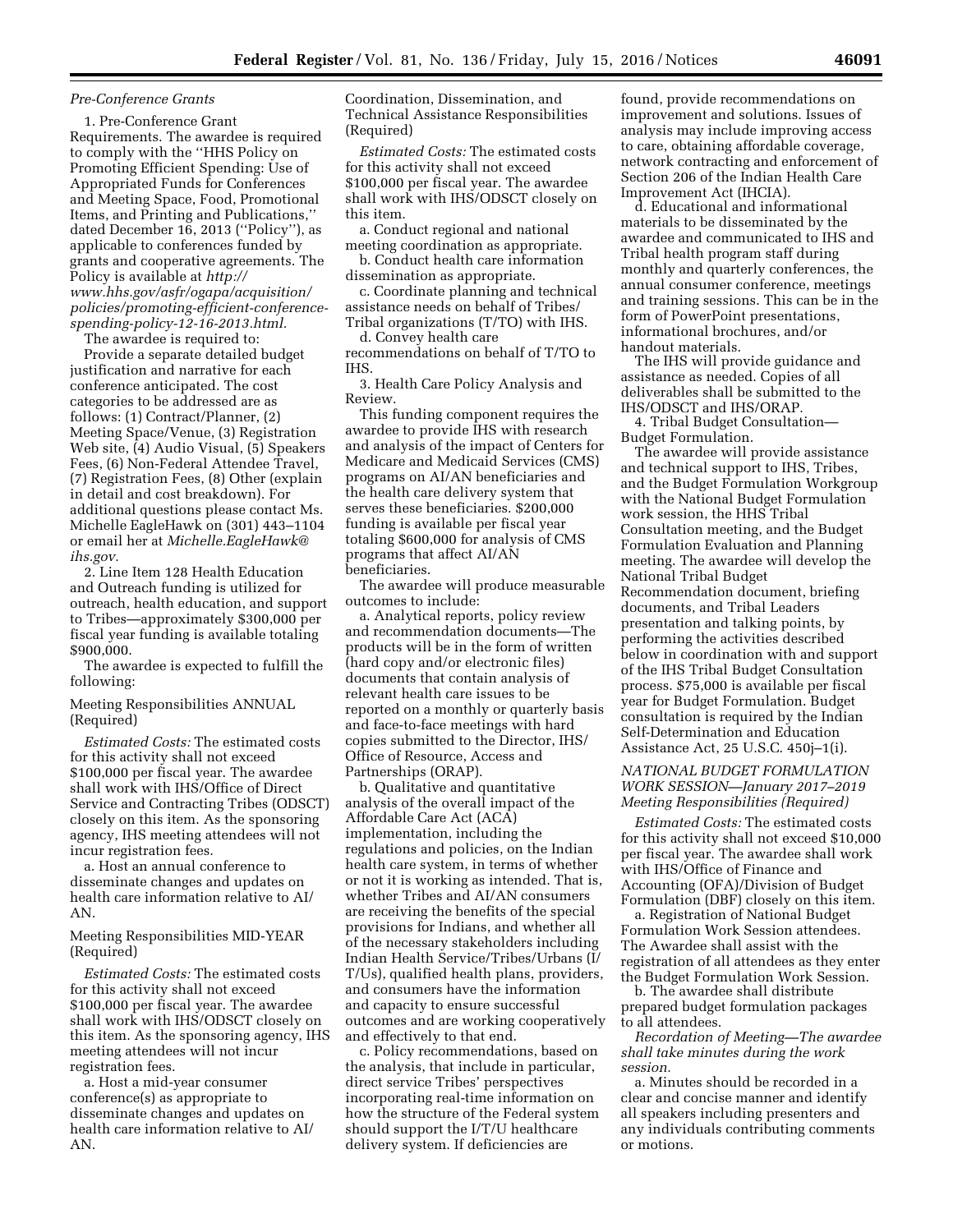b. Minutes will be recorded in an objective manner.

c. Minutes shall include a record of any comments, votes, or recommendations made, as well as notation of any handouts and other materials referenced by speakers, documented by the speaker's name and affiliation.

d. Minutes shall document any written materials that were distributed at the meeting. These materials will be included with the submission of the transcription and the summary page outlining all key topics.

e. Minutes will include information regarding the next meeting, including the date, time and location and a list of topics to be addressed.

f. The minutes must be submitted to IHS/OFA in final draft within five working days after the conclusion of the work session.

# Further Instructions

The awardee shall:

a. Package and distribute results of the work session to IHS/OFA within five working days, which includes minutes and the final set of agreed upon national budget priorities; and

b. Provide final documents needed for the IHS budget formulation Web site.

## *HHS Tribal Consultation—March 2017– 2019*

# Preparation and Meeting Responsibilities

*Estimated Costs:* The estimated costs for this activity shall not exceed \$55,000 per fiscal year. The awardee shall work with IHS/OFA/DBF closely on this item.

The Tribal testimony is a combined effort that is written and presented by the National Tribal Budget Formulation Workgroup. The testimony is presented to the Secretary of HHS and related staff as part of the Annual National U.S. Department of Health and Human Services Tribal Budget and Policy Consultation.

The awardee will assist the National Tribal Budget Formulation Workgroup to prepare for the HHS Consultation meeting by:

a. Arranging a workgroup meeting;

b. Preparing testimony and a PowerPoint presentation with talking points, with the content of both based on input from the workgroup and technical team and with the awardee responsible for formatting and design of the products;

c. Submitting testimony and the draft PowerPoint presentation to IHS for review and clearance ten working days prior to the presentation to HHS;

d. Packaging and distributing final materials, once clearance from IHS is obtained; and

e. Delivering the final testimony to the IHS/OFA/DBF five working days prior to the presentation. The awardee will arrange working space for the workgroup to provide final input to the presentation and finalize the presentation, if needed—not to exceed two days. In addition, the awardee will assist presenters, as needed, with rehearsal of the final presentation.

# *Budget Formulation Evaluation and Planning Meeting—May 2017–2019*

# Meeting Responsibilities (Required)

*Estimated Costs:* The estimated costs for this activity shall not exceed \$10,000 per fiscal year. The awardee shall work with IHS/OFA/DBF closely on this item.

Recordation of Meeting—The awardee shall take minutes during the work session.

a. Minutes should be recorded in a clear and concise manner and identify all speakers including presenters and any individuals contributing comments or motions.

b. Minutes will be recorded in an objective manner.

c. Minutes shall include a record of any comments, votes, or recommendations made, as well as notation of any handouts and other materials referenced by speakers, documented by the speaker's name and affiliation.

d. Minutes shall document any written materials that were distributed at the meeting. These materials will be included with the submission of the transcription and the summary page outlining all key topics.

e. Minutes will include information regarding the next meeting, including the date, time and location and a list of topics to be addressed.

f. The minutes must be submitted to IHS/OFA in final draft within five working days after the conclusion of the meeting.

### Further Instructions

The awardee shall package and distribute results of the meeting in final: a. To OFA within five working days;

and

b. The documents needed for IHS budget formulation Web site.

*Additionally, for all specified meeting and activities:* 

• All expenses will be itemized.

• If costs are projected to exceed the estimated cost for any part of this Scope of Work, approval from IHS/OFA must be granted before any release of funds.

• Preapproval from IHS is required before any subcontract may be awarded at a price above the estimated cost.

5. Provide Support for TLDC Meetings and Provide Education, Outreach and Communications Support.

A total of \$250,000 per fiscal year totaling \$750,000 is available for tasks associated with providing meeting support for the TLDC and providing education, outreach and communications support on the activities of the TLDC, the SDPI grant program and related diabetes/chronic disease issues.

## *TLDC Meetings*

## Meeting Responsibilities (Required)

*Estimated Costs:* The estimated costs for this activity shall not exceed \$184,000 per year or \$46,000 per faceto-face meeting. The awardee shall work with the Division of Diabetes Treatment and Prevention (DDTP) closely on this item.

a. Provide logistical support for TLDC meetings and workgroup sessions.

i. Face-to-Face TLDC meetings (up to quarterly).

1. Location to be determined by TLDC members and the IHS Principal Deputy Director or designee. Every effort will be made to utilize Federal meeting space for TLDC meetings where appropriate.

2. In consultation with DDTP, provide timely pre-meeting logistical support for TLDC meetings, including reserving TLDC meeting space, establishing hotel sleeping room block(s) at government per diem rate for all meeting attendees, setting up transportation for attendees if sleeping rooms are at a location separate from the meeting site, and other support services as needed to ensure the smooth and timely organization of TLDC meetings.

(a) Note that, for the purpose of this cooperative agreement, TLDC meeting attendees include TLDC members/ alternates, TLDC advisors, federal participants (*e.g.,* IHS leadership, DDTP staff, Area Diabetes Consultants, non-IHS federal professionals), invited meeting speakers, and others who might reasonably be expected to participate in a TLDC meeting or who are otherwise invited to attend.

3. Provide on-site logistical support for TLDC meetings, including coordination of meeting activities; provision of appropriate audiovisual equipment, including sufficient number and type of microphones (*i.e.* podium, tabletop, lavalier), laptop computer with internet connection, projector/screen; room set-up; registration services; and materials (*e.g.,* badges, name tents, paper flip charts, and agendas and other meeting documents).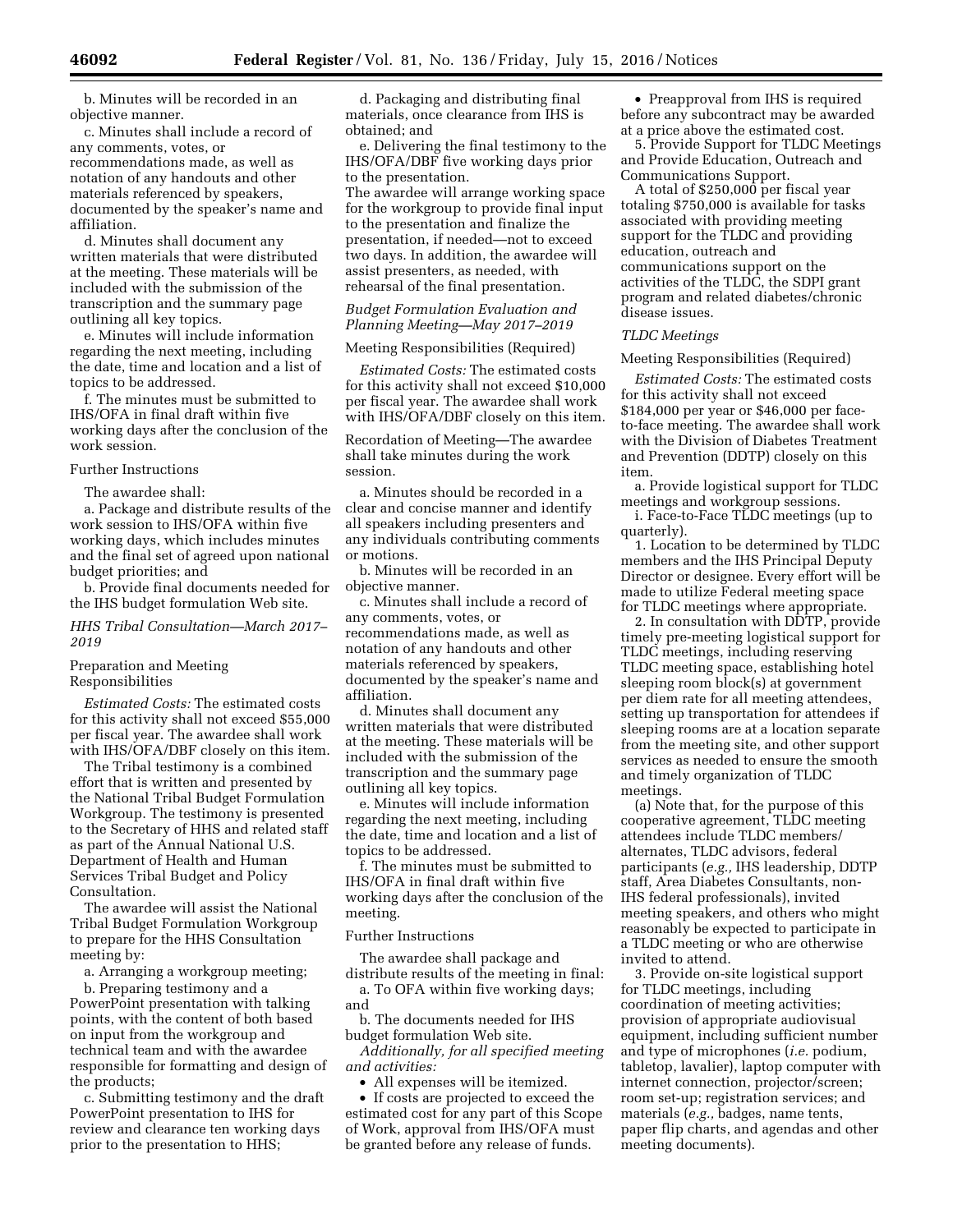ii. TLDC Workgroups

1. When requested by DDTP, schedule conference calls and/or webinars for four TLDC workgroups.

2. Record and provide minutes of TLDC workgroup sessions.

Minutes will be completed as follows: (a) Minutes will be recorded in a clear and concise manner and identify all speakers including presenters and any individuals contributing comments or motions.

(b) Minutes will be recorded in an objective manner.

(c) Minutes shall include a record of any comments or recommendations made, as well as notation of any handouts and other materials referenced by speakers, documented by the speaker's name and affiliation.

(d) Minutes shall document any written materials that were distributed at the meeting.

(e) Minutes will include information regarding the next meeting, including the date, time and location, and a list of topics to be addressed.

(f) The minutes must be submitted to DDTP for review and approval within five working days after each TLDC workgroup meeting.

(g) Provide final minutes and pertinent documents to DDTP within five working days of receiving DDTP's edits on the draft versions.

b. Coordinate travel planning and travel/per diem reimbursement in accordance with the approved TLDC charter for 12 TLDC members (or their assigned alternate) and five technical advisors to attend up to four quarterly TLDC meetings per year. Additionally, coordinate travel planning and travel/ per diem reimbursement for up to two IHS-approved non-Federal speakers per TLDC in-person meeting.

i. Travel planning and reimbursement process will include:

1. Direct communication with TLDC members (and alternates, as necessary), technical advisors, and speakers to assist in travel arrangements.

2. Provide logistical information to TLDC members, advisors, and speakers for meeting location and lodging.

3. Prepare and distribute reimbursement forms with clear instructions in advance of the meeting and serve as the point of contact for communicating any additional travel information that is required.

4. Collect reimbursement forms and provide timely reimbursement of approved participants' expenses within 30 days of the receipt of the claim forms.

5. Provide a detailed travel reimbursement report to DDTP within 60 days of the TLDC meeting.

6. Maintain an active TLDC email directory in order to assist DDTP and TLDC with disseminating related meeting, travel and reimbursement information and soliciting related feedback.

7. Include identified DDTP staff on all email correspondence to TLDC members and technical advisors.

Provide Education, Outreach, and Communications Support Responsibilities (Required)

*Estimated Costs:* The estimated cost for these activities is \$66,000 per fiscal year. The awardee shall work with DDTP closely on this item.

a. Communicate with Tribal leaders and Indian organizations about the activities of the TLDC, the SDPI grant program, and related diabetes/chronic disease issues.

i. Provide factual information, review and analysis of legislative and policy issues that are relevant to diabetes and related chronic conditions in AI/ANs and on related health care disparities in written and email format for the purpose of keeping TLDC membership up-to-date on such information and for sharing with other Tribal leadership, Indian organizations, and others.

ii. Coordinate sharing DDTP-approved information with national non-profit organizations, such as the Juvenile Diabetes Research Foundation and the American Diabetes Association, for the purpose of strengthening outreach to Tribes and Tribal communities as well as education and outreach to non-Indian communities in the United States about AI/ANs living with diabetes and other chronic diseases.

iii. Support registration, presentation, and exhibit costs for up to five DDTP staff and assignees to potentially include a plenary and up to four workshop presentations on diabetes, SDPI, and related chronic disease at meetings such as:

1. National Indian Health Board (NIHB) Public Health Summit and the NIHB Annual Consumer Conference; and

2. Other national Tribal health care conferences/meetings such as the National Congress of American Indians Annual Convention.

iv. Support exhibit opportunity for SDPI grant programs to display programmatic information at the 2017– 2020 NIHB Public Health Summits.

## **III. Eligibility Information**

**I.** 

*1. Eligibility* 

To be eligible for this ''New/ Competing Continuation

Announcement,'' an eligible applicant must be a 501(c)(3) national Indian organization that has demonstrated expertise as follows:

• Representing all Tribal governments and providing a variety of services to Tribes, area health boards, Tribal organizations, and Federal agencies, and playing a major role in focusing attention on Indian health care needs, resulting in improved health outcomes for Tribes.

• Promoting and supporting Indian education and coordinating efforts to inform AI/AN of Federal decisions that affect Tribal government interests including the improvement of Indian health care.

• Administering national health policy and health programs.

• Maintaining a national AI/AN constituency and clearly supporting critical services and activities within the IHS mission of improving the quality of health care for AI/AN people.

• Supporting improved healthcare in Indian Country.

Applicants must provide proof of non-profit status with the application. The national Indian organization must have the infrastructure in place to accomplish the work under the proposed program.

**Note:** Please refer to Section IV.2 (Application and Submission Information/ Subsection 2, Content and Form of Application Submission) for additional proof of applicant status documents required such as Tribal resolutions, proof of non-profit status, etc.

## *2. Cost Sharing or Matching*

The IHS does not require matching funds or cost sharing for grants or cooperative agreements.

## *3. Other Requirements*

If application budgets exceed the highest dollar amount outlined under the ''Estimated Funds Available'' section within this funding announcement, the application will be considered ineligible and will not be reviewed for further consideration. If deemed ineligible, IHS will not return the application. The applicant will be notified by email by the Division of Grants Management (DGM) of this decision.

The following documentation is required:

### *Proof of Non-Profit Status*

Organizations claiming non-profit status must submit proof. A copy of the 501(c)(3) Certificate must be received with the application submission by the Application Deadline Date listed under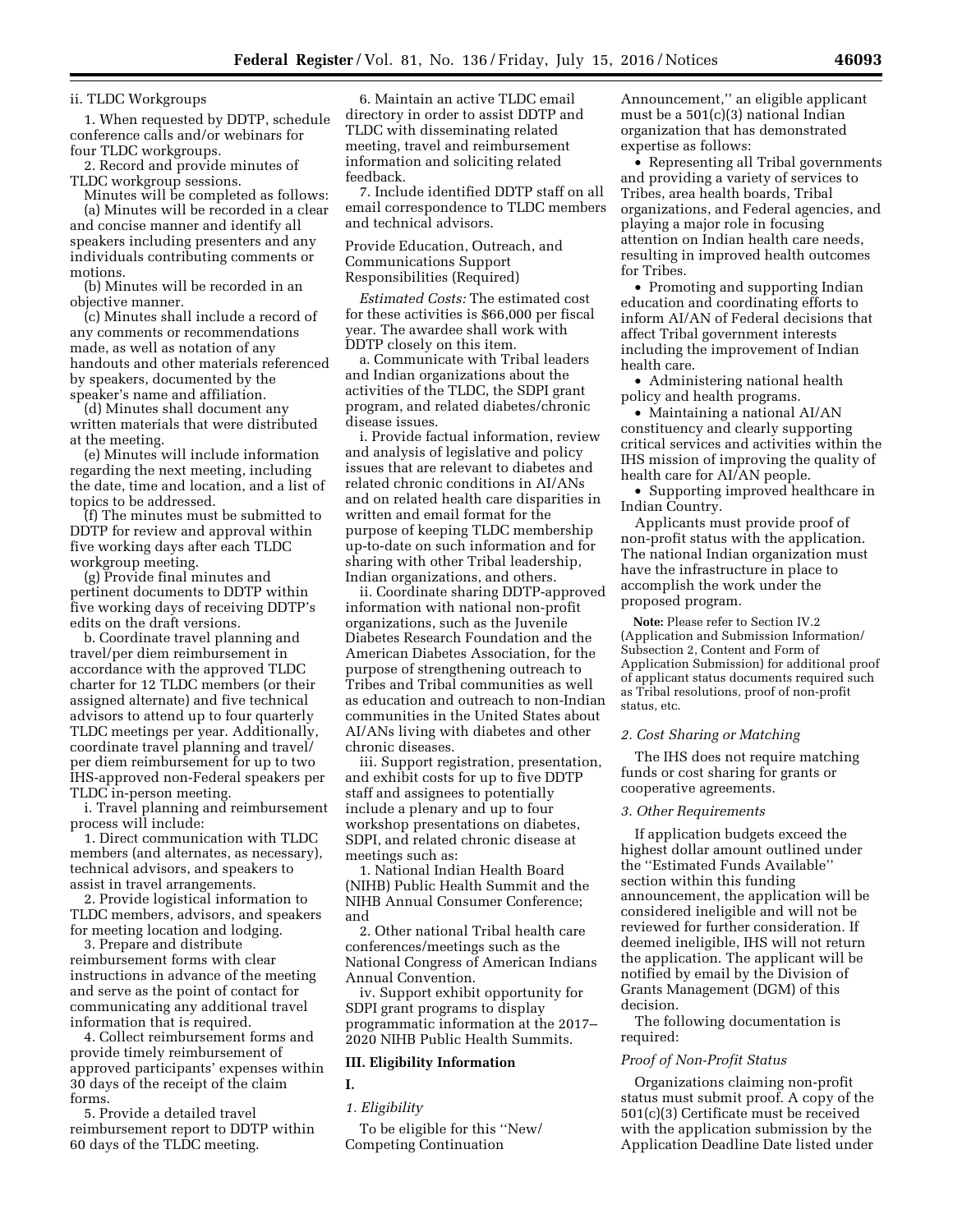the Key Dates section on page one of this announcement.

An applicant submitting any of the above additional documentation after the initial application submission due date is required to ensure the information was received by the IHS by obtaining documentation confirming delivery (*i.e.,* FedEx tracking, postal return receipt, etc.).

# **IV. Application and Submission Information**

## *1. Obtaining Application Materials*

The application package and detailed instructions for this announcement can be found at *<http://www.Grants.gov>*or *[http://www.ihs.gov/dgm/funding/.](http://www.ihs.gov/dgm/funding/)* 

Questions regarding the electronic application process may be directed to Mr. Paul Gettys at (301) 443–2114 or (301) 443–5204.

# *2. Content and Form Application Submission*

The applicant must include the project narrative as an attachment to the application package. Mandatory documents for all applicants include:

• Table of contents.

• Abstract (one page) summarizing the project.

• Application forms: Æ SF–424, Application for Federal Assistance.

 $\circ$  SF–424A, Budget Information— Non-Construction Programs.

© SF–424B, Assurances—Non-Construction Programs.

• Budget Justification and Narrative (must be single spaced and not exceed five pages).

• Project Narrative (must be single spaced and not exceed ten pages for each of the four components listed).

Æ Background information on the

organization.

Æ Proposed scope of work, objectives, and activities that provide a description of what will be accomplished, including a one-page Timeframe Chart.

• Letter of support from

organization's Board of Directors.

• 501(c)(3) Certificate (if applicable). • Position descriptions for key

personnel.

• Resumes of key personnel.

• Contractor/Consultant resumes or

qualifications and scope of work. • Disclosure of Lobbying Activities (SF–LLL).

• Certification Regarding Lobbying (GG-Lobbying Form).

• Copy of current Negotiated Indirect Cost rate (IDC) agreement (required) in order to receive IDC.

• Organizational chart (optional).

• Documentation of current OMB A– 133 or other required Financial Audit (if applicable).

Acceptable forms of documentation include:

 $\circ$  Email confirmation from Federal Audit Clearinghouse (FAC) that audits were submitted; or

 $\circ$  Face sheets from audit reports. These can be found on the FAC Web site: *[http://harvester.census.gov/sac/](http://harvester.census.gov/sac/dissem/accessoptions.html?submit=Go+To+Database) [dissem/accessoptions.html?submit=Go+](http://harvester.census.gov/sac/dissem/accessoptions.html?submit=Go+To+Database) [To+Database.](http://harvester.census.gov/sac/dissem/accessoptions.html?submit=Go+To+Database)* 

# Public Policy Requirements

All Federal-wide public policies apply to IHS grants and cooperative agreements with exception of the discrimination policy.

Requirements for Project and Budget **Narratives** 

A. Project Narrative: This narrative should be a separate Word document that is no longer than ten pages per each component and must: Be single-spaced, be type written, have consecutively numbered pages, use black type not smaller than 12 characters per one inch, and be printed on one side only of standard size  $8-1/2$ "  $\times$  11" paper.

Be sure to succinctly address and answer all questions listed under each part of the narrative and place all responses and required information in the correct section (noted below), or they shall not be considered or scored. These narratives will assist the Objective Review Committee (ORC) in becoming familiar with the applicant's activities and accomplishments prior to this grant award. If the narrative exceeds the page limit, only the first ten pages of each of the four components will be reviewed. The ten pages per component page limit for the narrative does not include the work plan, standard forms, table of contents, budget, budget narrative justifications, and/or other appendix items.

There are three parts to the narrative: Part A—Program Information; Part B— Program Planning and Evaluation; and Part C—Program Report. See below for additional details about what must be included in the narrative.

Part A: Program Information (2 page limitation)

## Section 1: Needs

Describe how the national Indian organization has the expertise to provide outreach and education efforts on a continuing basis regarding the pertinent changes and updates in health care for each of the four components listed herein.

Part B: Program Planning and Evaluation (6 page limitation)

Section 1: Program Plans

Describe fully and clearly how the national Indian organization plans to address the NIHOE1 requirements, including how the national Indian organization plans to demonstrate improved health education and outreach services to all 567 Federallyrecognized Tribes for each of the four components described herein. Include proposed timelines as appropriate and applicable.

# Section 2: Program Evaluation

Describe fully and clearly how the outreach and education efforts will impact changes in knowledge and awareness in Tribal communities. Identify anticipated or expected benefits for the Tribal constituency.

# Part C: Program Report (2 page limitation)

Section 1: Describe major accomplishments over the last 24 months. Please identify and describe significant program achievements associated with the delivery of quality health outreach and education services for each of the four components. Provide a comparison of the actual accomplishments to the goals established for the project period, or if applicable, provide justification for the lack of progress.

Section 2: Describe major activities over the last 24 months. Please identify and summarize recent major health related project activities of the work done regarding each of the four components during the project period.

B. Budget Narrative: This narrative must include a line item budget with a narrative justification for all expenditures identifying reasonable and allowable costs necessary to accomplish the goals and objectives as outlined in the project narrative. The budget narrative should match the scope of work described in the project narrative. The budget narrative should not exceed five pages.

# 3. Submission Dates and Times

Applications must be submitted electronically through *Grants.gov* by 11:59 p.m., Eastern Daylight Time (EDT) on the Application Deadline Date listed in the Key Dates section on page one of this announcement. Any application received after the application deadline will not be accepted for processing, nor will it be given further consideration for funding. *Grants.gov* will notify the applicant via email if the application is rejected.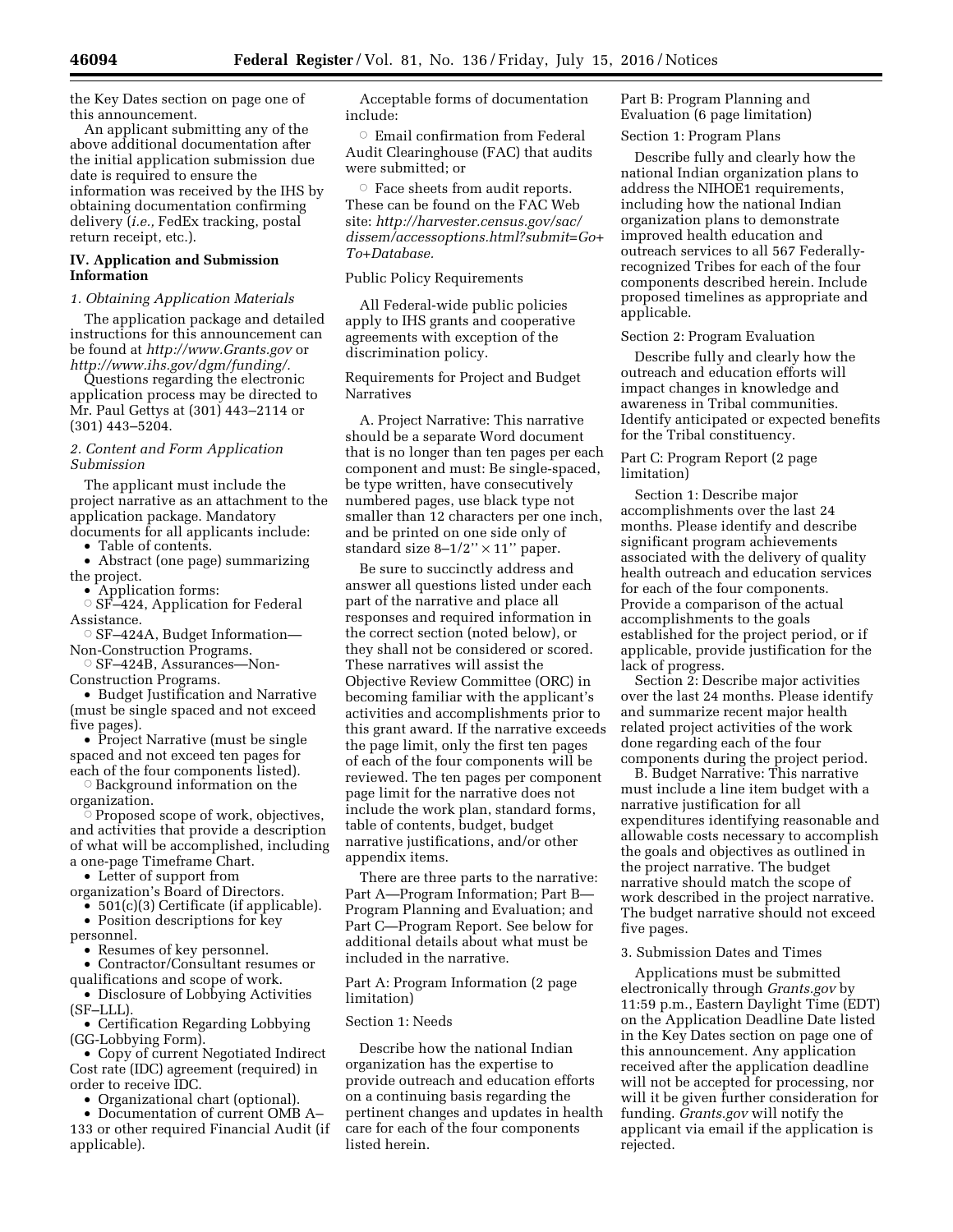If technical challenges arise and assistance is required with the electronic application process, contact *Grants.gov* Customer Support via email to *[support@grants.gov](mailto:support@grants.gov)* or at (800) 518– 4726. Customer support is available to address questions 24 hours a day, 7 days a week (except on Federal holidays). If problems persist, contact Mr. Paul Gettys (*[Paul.Gettys@ihs.gov](mailto:Paul.Gettys@ihs.gov)*), DGM Grant Systems Coordinator, by telephone at (301) 443–2114 or (301) 443–5204. Please be sure to contact Mr. Gettys at least ten days prior to the application deadline. Please do not contact the DGM until you have received a *Grants.gov* tracking number. In the event you are not able to obtain a tracking number, call the DGM as soon as possible.

If the applicant needs to submit a paper application instead of submitting electronically through *Grants.gov*, a waiver must be requested. Prior approval must be requested and obtained from Mr. Robert Tarwater, Director, DGM, (see Section IV.6 below for additional information). The waiver must: (1) Be documented in writing (emails are acceptable), *before*  submitting a paper application, and (2) include clear justification for the need to deviate from the required electronic grants submission process. A written waiver request must be sent to *[GrantsPolicy@ihs.gov](mailto:GrantsPolicy@ihs.gov)* with a copy to *[Robert.Tarwater@ihs.gov.](mailto:Robert.Tarwater@ihs.gov)* Once the waiver request has been approved, the applicant will receive a confirmation of approval email containing submission instructions and the mailing address to submit the application. A copy of the written approval *must* be submitted along with the hardcopy of the application that is mailed to DGM. Paper applications that are submitted without a copy of the signed waiver from the Senior Policy Analyst of the DGM will not be reviewed or considered for funding. The applicant will be notified via email of this decision by the Grants Management Officer of the DGM. Paper applications must be received by the DGM no later than 5:00 p.m., EDT, on the Application Deadline Date listed in the Key Dates section on page one of this announcement. Late applications will not be accepted for processing or considered for funding.

#### 4. Intergovernmental Review

Executive Order 12372 requiring intergovernmental review is not applicable to this program.

#### 5. Funding Restrictions

• Pre-award costs are not allowable.

• The available funds are inclusive of direct and appropriate indirect costs.

• Only one grant/cooperative agreement will be awarded per applicant.

• IHS will not acknowledge receipt of applications.

#### 6. Electronic Submission Requirements

All applications must be submitted electronically. Please use the *[http://](http://www.Grants.gov) [www.Grants.gov](http://www.Grants.gov)* Web site to submit an application electronically and select the ''Find Grant Opportunities'' link on the homepage. Download a copy of the application package, complete it offline, and then upload and submit the completed application via the *[http://](http://www.Grants.gov) [www.Grants.gov](http://www.Grants.gov)* Web site. Electronic copies of the application may not be submitted as attachments to email messages addressed to IHS employees or offices.

If the applicant receives a waiver to submit paper application documents, the applicant must follow the rules and timelines that are noted below. The applicant must seek assistance at least ten days prior to the Application Deadline Date listed in the Key Dates section on page one of this announcement.

Applicants that do not adhere to the timelines for System for Award Management (SAM) and/or *[http://](http://www.Grants.gov) [www.Grants.gov](http://www.Grants.gov)* registration or that fail to request timely assistance with technical issues will not be considered for a waiver to submit a paper application.

Please be aware of the following:

• Please search for the application package in *<http://www.Grants.gov>* by entering the CFDA number or the Funding Opportunity Number. Both numbers are located in the header of this announcement.

• If you experience technical challenges while submitting your application electronically, please contact *Grants.gov* Support directly at: *[support@grants.gov](mailto:support@grants.gov)* or (800) 518–4726. Customer support is available to address questions 24 hours a day, 7 days a week (except on Federal holidays).

• Upon contacting *Grants.gov*, obtain a tracking number as proof of contact. The tracking number is helpful if there are technical issues that cannot be resolved and a waiver from the agency must be obtained.

• If it is determined that a waiver is needed, the applicant must submit a request in writing (emails are acceptable) to *[GrantsPolicy@ihs.gov](mailto:GrantsPolicy@ihs.gov)*  with a copy to *[Robert.Tarwater@ihs.gov.](mailto:Robert.Tarwater@ihs.gov)*  Please include a clear justification for the need to deviate from the standard electronic submission process.

• If the waiver is approved, the application should be sent directly to

the DGM by the Application Deadline Date listed in the Key Dates section on page one of this announcement.

• Applicants are strongly encouraged not to wait until the deadline date to begin the application process through *Grants.gov* as the registration process for SAM and *Grants.gov* could take up to fifteen working days.

• Please use the optional attachment feature in *Grants.gov* to attach additional documentation that may be requested by the DGM.

• All applicants must comply with any page limitation requirements described in this funding announcement.

• After electronically submitting the application, the applicant will receive an automatic acknowledgment from *Grants.gov* that contains a *Grants.gov*  tracking number. The DGM will download the application from *Grants.gov* and provide necessary copies to the appropriate agency officials. Neither the DGM nor the ODSCT will notify the applicant that the application has been received.

• Email applications will not be accepted under this announcement.

Dun and Bradstreet (D&B) Data Universal Numbering System (DUNS)

All IHS applicants and grantee organizations are required to obtain a DUNS number and maintain an active registration in the SAM database. The DUNS number is a unique 9-digit identification number provided by D&B which uniquely identifies each entity. The DUNS number is site specific; therefore, each distinct performance site may be assigned a DUNS number. Obtaining a DUNS number is easy, and there is no charge. To obtain a DUNS number, please access it through *[http://](http://fedgov.dnb.com/webform)  [fedgov.dnb.com/webform,](http://fedgov.dnb.com/webform)* or to expedite the process, call (866) 705–5711.

All HHS recipients are required by the Federal Funding Accountability and Transparency Act of 2006, as amended (''Transparency Act''), to report information on sub-awards. Accordingly, all IHS grantees must notify potential first-tier sub-recipients that no entity may receive a first-tier sub-award unless the entity has provided its DUNS number to the prime grantee organization. This requirement ensures the use of a universal identifier to enhance the quality of information available to the public pursuant to the Transparency Act.

### System for Award Management (SAM)

Organizations that were not registered with Central Contractor Registration and have not registered with SAM will need to obtain a DUNS number first and then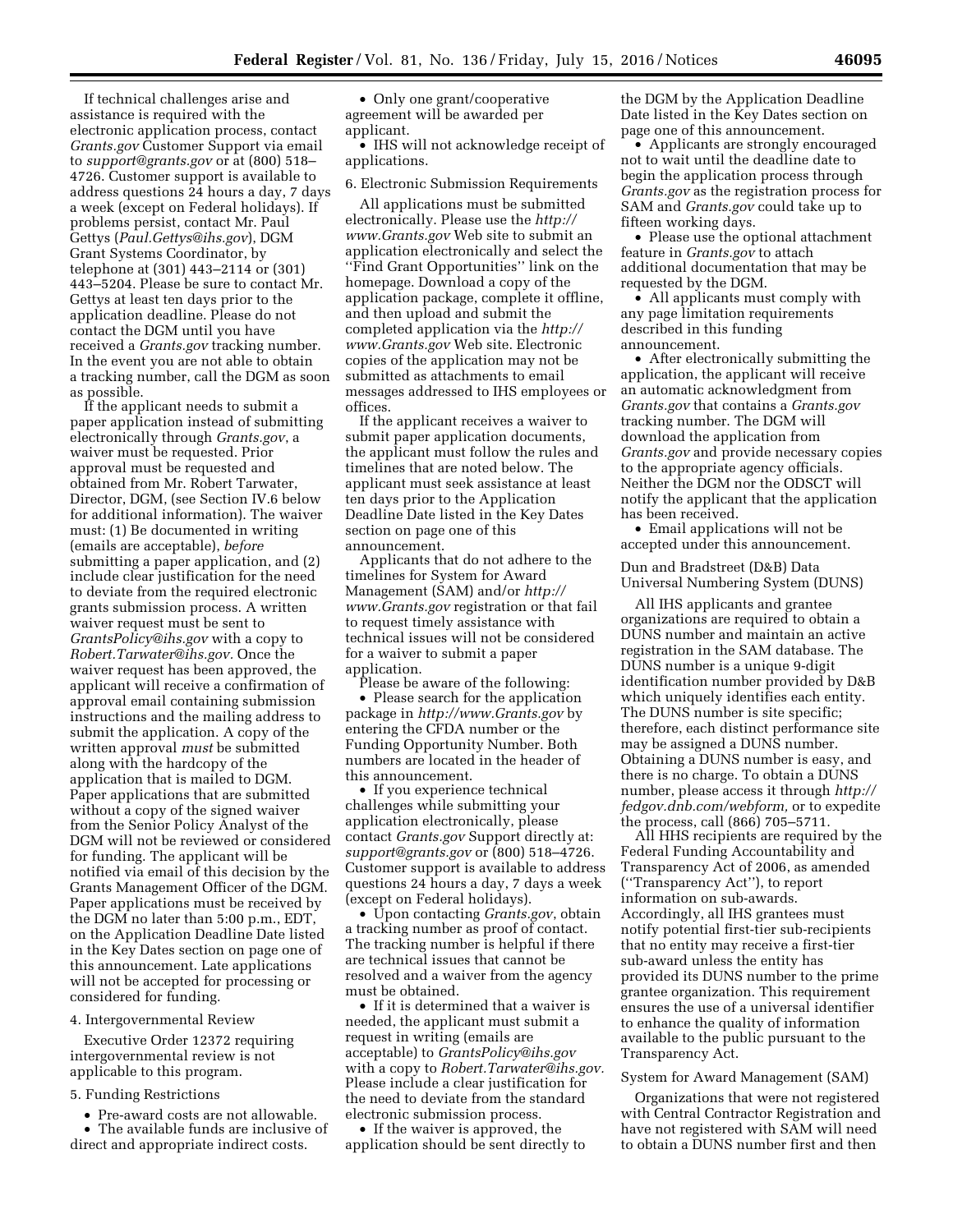access the SAM online registration through the SAM home page at *[https://](https://www.sam.gov) [www.sam.gov](https://www.sam.gov)* (U.S. organizations will also need to provide an Employer Identification Number from the Internal Revenue Service that may take an additional 2–5 weeks to become active). Completing and submitting the registration takes approximately one hour to complete and SAM registration will take 3–5 business days to process. Registration with the SAM is free of charge. Applicants may register online at *[https://www.sam.gov.](https://www.sam.gov)* 

Additional information on implementing the Transparency Act, including the specific requirements for DUNS and SAM, can be found on the IHS Grants Management, Grants Policy Web site: *[http://www.ihs.gov/dgm/](http://www.ihs.gov/dgm/policytopics/) [policytopics/.](http://www.ihs.gov/dgm/policytopics/)* 

### **V. Application Review Information**

The instructions for preparing the application narrative also constitute the evaluation criteria for reviewing and scoring the application. Weights assigned to each section are noted in parentheses. The ten page narrative allowed per each of the four components page narrative should include only the first year of activities; information for multi-year projects should be included as an appendix. See ''Multi-year Project Requirements'' at the end of this section for more information. The narrative section should be written in a manner that is clear to outside reviewers unfamiliar with prior related activities of the applicant. It should be well organized, succinct, and contain all information necessary for reviewers to understand the project fully. Points will be assigned to each evaluation criteria adding up to a total of 100 points. A minimum score of 60 points is required for funding. Points are assigned as follows:

#### *1. Criteria*

A. Introduction and Need for Assistance (15 points)

(1) Describe the organization's current health, education and technical assistance operations as related to the broad spectrum of health needs of the AI/AN community. Include what programs and services are currently provided (*i.e.,* Federally-funded, Statefunded, etc.), any memorandums of agreement with other national, area or local Indian health board organizations. This could also include HHS agencies that rely on the applicant as the primary gateway organization to AI/AN communities that are capable of providing the dissemination of health information. Include information

regarding technologies currently used (*i.e.,* hardware, software, services, Web sites, etc.), and identify the source(s) of technical support for those technologies (*i.e.,* in-house staff, contractors, vendors, etc.). Include information regarding how long the applicant has been operating and its length of association/ partnerships with area health boards, etc. [historical collaboration].

(2) Describe the organization's current technical assistance ability. Include what programs and services are currently provided, programs and services projected to be provided, memorandums of agreement with other national Indian organizations that deem the applicant as the primary source of health policy information for AI/AN, memorandums of agreement with other area Indian health boards, etc.

(3) Describe the population to be served by the proposed projects.

(4) Identify all previous IHS cooperative agreement awards received, dates of funding and summaries of the projects' accomplishments. State how previous cooperative agreement funds facilitated education, training and technical assistance nationwide for AI/ANs and relate the progression of health care information delivery and development relative to the current proposed projects. (Copies of reports will not be accepted.)

(5) Describe collaborative and supportive efforts with national, area and local Indian health boards.

(6) Explain the need/reason for your proposed projects by identifying specific gaps or weaknesses in services or infrastructure that will be addressed by the proposed projects. Explain how these gaps/weaknesses have been assessed.

(7) If the proposed projects include information technology (*i.e.,* hardware, software, etc.), provide further information regarding measures taken or to be taken that ensure the proposed projects will not create other gaps in services or infrastructure (*i.e.,*  negatively or adversely affect IHS interface capability, Government Performance Results Act reporting requirements, contract reporting requirements, information technology compatibility, etc.), if applicable.

(8) Describe the effect of the proposed projects on current programs (*i.e.,*  Federally-funded, State-funded, etc.) and, if applicable, on current equipment (*i.e.,* hardware, software, services, etc.). Include the effect of the proposed projects on planned/anticipated programs and/or equipment.

(9) Describe how the projects relate to the purpose of the cooperative agreement by addressing the following:

Identify how the proposed projects will address outreach and education regarding each of the four components: Line Item 128 Health Education and Outreach funds, Health Care Policy Analysis and Review, Budget Formulation, and TLDC.

B. Project Objective(s), Work Plan and Approach (40 points)

(1) Identify the proposed objective(s) for each of the four projects, as applicable. Objectives should be:

• Measurable and (if applicable) quantifiable.

• Results oriented.

• Time-limited.

*Example:* Issue four quarterly newsletters, provide alerts and quantify number of contacts with Tribes.

Goals must be clear and concise. Objectives must be measurable, feasible and attainable for each of the selected projects.

(2) Address how the proposed projects will result in change or improvement in program operations or processes for each proposed project objective for all of the projects. Also address what tangible products, if any, are expected from the projects, (*i.e.,*  policy analysis, annual conference, midyear conferences, summits, etc.).

(3) Address the extent to which the proposed projects will provide, improve, or expand services that address the need(s) of the target population. Include a current strategic plan and business plan that includes the expanded services. Include the plan(s) with the application submission.

(4) Submit a work plan in the appendix which includes the following information:

• Provide the action steps on a timeline for accomplishing each of the projects' proposed objective(s).

• Identify who will perform the action steps.

• Identify who will supervise the action steps.

• Identify what tangible products will be produced during and at the end of the proposed projects' objective(s).

• Identify who will accept and/or approve work products during the duration of the proposed projects and at the end of the proposed projects.

• Include any training that will take place during the proposed projects and who will be attending the training.

• Include evaluation activities planned in the work plans.

(5) If consultants or contractors will be used during the proposed project, please include the following information in their scope of work (or note if consultants/contractors will not be used):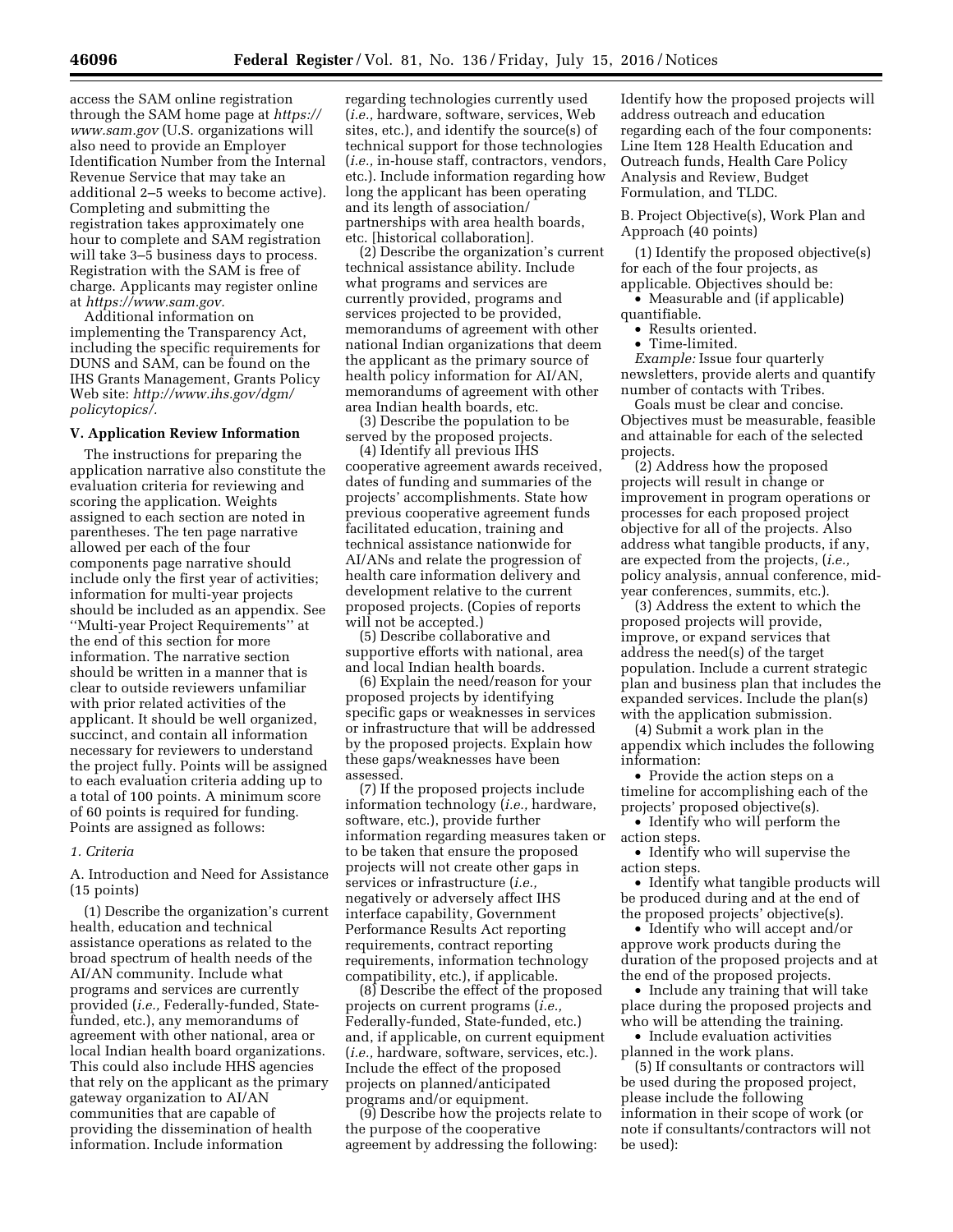• Educational requirements.

• Desired qualifications and work experience.

• Expected work products to be delivered on a timeline.

If a potential consultant/contractor has already been identified, please include a resume in the Appendix.

(6) Describe what updates will be required for the continued success of the proposed projects. Include when these updates are anticipated and where funds will come from to conduct the update and/or maintenance.

C. Program Evaluation (20 points)

Each proposed objective requires an evaluation component to assess its progression and ensure its completion. Also, include the evaluation activities in the work plan.

Describe the proposed plan to evaluate both outcomes and process. Outcome evaluation relates to the results identified in the objectives, and process evaluation relates to the work plan and activities of the project.

(1) For outcome evaluation, describe: • What will the criteria be for

determining success of each objective? • What data will be collected to

determine whether the objective was met?

• At what intervals will data be collected?

• Who will collect the data and their qualifications?

• How will the data be analyzed?

• How will the results be used?

(2) For process evaluation, describe:

• How will each project be monitored and assessed for potential problems and needed quality improvements?

• Who will be responsible for monitoring and managing each project's improvements based on results of ongoing process improvements and their qualifications?

• How will ongoing monitoring be used to improve the projects?

• Describe any products, such as manuals or policies, that might be developed and how they might lend themselves to replication by others.

• How will the organization document what is learned throughout each of the projects' periods?

(3) Describe any evaluation efforts planned after the grant period has ended.

(4) Describe the ultimate benefit to the AI/AN population that the applicant organization serves that will be derived from these projects.

D. Organizational Capabilities, Key Personnel and Qualifications (15 points)

This section outlines the broader capacity of the organization to complete the project outlined in the work plan. It includes the identification of personnel responsible for completing tasks and the chain of responsibility for successful completion of the projects outlined in the work plan.

(1) Describe the organizational structure of the organization beyond health care activities, if applicable.

(2) Describe the ability of the organization to manage the proposed projects. Include information regarding similarly sized projects in scope and financial assistance, as well as other cooperative agreements/grants and projects successfully completed.

(3) Describe what equipment (*i.e.,* fax machine, phone, computer, etc.) and facility space (*i.e.,* office space) will be available for use during the proposed projects. Include information about any equipment not currently available that will be purchased through the cooperative agreement/grant.

(4) List key personnel who will work on the projects. Include title used in the work plans. In the appendix, include position descriptions and resumes for all key personnel. Position descriptions should clearly describe each position and duties, indicating desired qualifications and experience requirements related to the proposed projects. Resumes must indicate that the proposed staff member is qualified to carry out the proposed projects' activities. If a position is to be filled, indicate that information on the proposed position description.

(5) If personnel are to be only partially funded by this cooperative agreement, indicate the percentage of time to be allocated to the projects and identify the resources used to fund the remainder of the individual's salary.

E. Categorical Budget and Budget Justification (10 points)

This section should provide a clear estimate of the projects' program costs and justification for expenses for the entire cooperative agreement period. The budgets and budget justifications should be consistent with the tasks identified in the work plans.

(1) Provide a categorical budget for each of the 12-month budget periods requested for each of the four projects.

(2) If indirect costs are claimed, indicate and apply the current negotiated rate to the budget. Include a copy of the rate agreement in the appendix.

(3) Provide a narrative justification explaining why each line item is necessary/relevant to the proposed project. Include sufficient cost and other details to facilitate the determination of

cost allowability (*i.e.,* equipment specifications, etc.).

Multi-Year Project Requirements (if applicable)

Projects requiring a second and/or third year must include a brief project narrative and budget (one additional page per year) addressing the developmental plans for each additional year of the project.

Additional Documents Must Be Uploaded as Appendix Items in *Grants.gov* 

• Work plan, logic model and/or time line for proposed objectives.

• Position descriptions for key staff.

• Resumes of key staff that reflect current duties.

• Consultant or contractor proposed scope of work and letter of commitment (if applicable).

• Current Indirect Cost Agreement.

• Organizational chart.

• Map of area identifying project location(s).

• Additional documents to support narrative (*i.e.,* data tables, key news articles, etc.).

## *2. Review and Selection*

Each application will be prescreened by the DGM staff for eligibility and completeness as outlined in the funding announcement. Applications that meet the eligibility criteria shall be reviewed for merit by the ORC based on evaluation criteria in this funding announcement. The ORC could be composed of both Tribal and Federal reviewers appointed by the IHS program to review and make recommendations on these applications. The technical review process ensures selection of quality projects in a national competition for limited funding. Incomplete applications and applications that are non-responsive to the eligibility criteria will not be referred to the ORC. The applicant will be notified via email of this decision by the Grants Management Officer of the DGM. Applicants will be notified by DGM, via email, to outline minor missing components (*i.e.,* budget narratives, audit documentation, key contact form) needed for an otherwise complete application. All missing documents must be sent to DGM on or before the due date listed in the email of notification of missing documents required.

To obtain a minimum score for funding by the ORC, applicants must address all program requirements and provide all required documentation.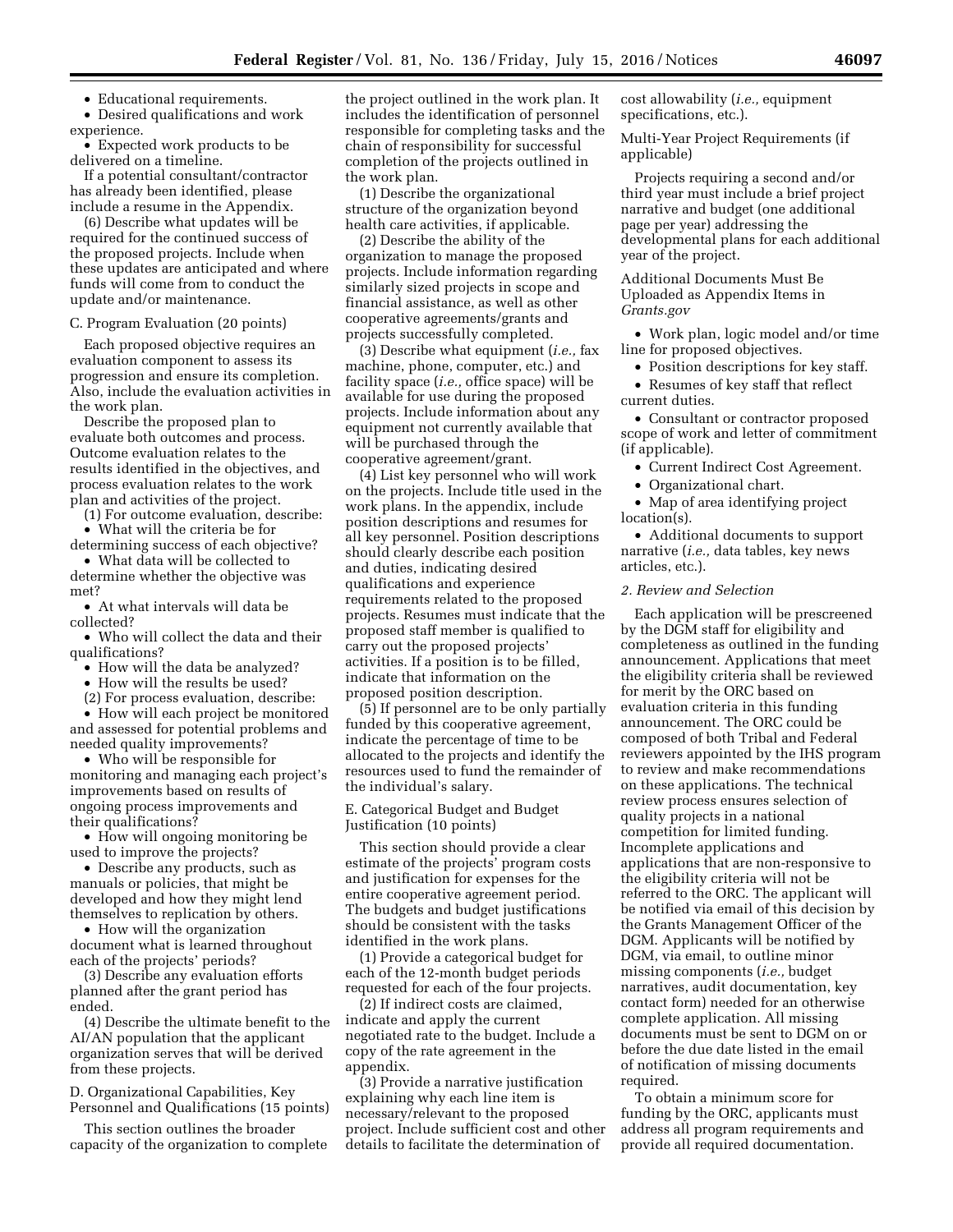# **VI. Award Administration Information**

#### *1. Award Notices*

The Notice of Award (NoA) is a legally binding document signed by the Grants Management Officer and serves as the official notification of the grant award. The NoA will be initiated by the DGM in our grant system, GrantSolutions (*[https://](https://www.grantsolutions.gov) [www.grantsolutions.gov](https://www.grantsolutions.gov)*). Each entity that is approved for funding under this announcement will need to request or have a user account in GrantSolutions in order to retrieve their NoA. The NoA is the authorizing document for which funds are dispersed to the approved entities and reflects the amount of Federal funds awarded, the purpose of the grant, the terms and conditions of the award, the effective date of the award, and the budget/project period.

#### Disapproved Applicants

Applicants who received a score less than the recommended funding level for approval, 60 points, and were deemed to be disapproved by the ORC, will receive an Executive Summary Statement from the IHS program office within 30 days of the conclusion of the ORC outlining the strengths and weaknesses of their application submitted. The IHS program office will also provide additional contact information as needed to address questions and concerns as well as provide technical assistance if desired.

### Approved But Unfunded Applicants

Approved but unfunded applicants that met the minimum scoring range and were deemed by the ORC to be ''Approved,'' but were not funded due to lack of funding, will have their applications held by DGM for a period of one year. If additional funding becomes available during the course of FY 2016 the approved but unfunded application may be re-considered by the awarding program office for possible funding. The applicant will also receive an Executive Summary Statement from the IHS program office within 30 days of the conclusion of the ORC.

**Note:** Any correspondence other than the official NoA signed by an IHS grants management official announcing to the project director that an award has been made to their organization is not an authorization to implement their program on behalf of IHS.

### *2. Administrative Requirements*

Cooperative agreements are administered in accordance with the following regulations, policies, and OMB cost principles:

A. The criteria as outlined in this Program Announcement.

B. Administrative Regulations for Grants:

• Uniform Administrative Requirements for HHS Awards, located at 45 CFR part 75.

C. Grants Policy:

• HHS Grants Policy Statement, Revised 01/07.

D. Cost Principles:

Uniform Administrative Requirements for HHS Awards, ''Cost Principles,'' located at 45 CFR part 75, subpart E.

E. Audit Requirements:

• Uniform Administrative Requirements for HHS Awards, ''Audit Requirements,'' located at 45 CFR part 75, subpart F.

#### *3. Indirect Costs*

This section applies to all grant recipients that request reimbursement of indirect costs (IDC) in their grant application. In accordance with HHS Grants Policy Statement, part II–27, IHS requires applicants to obtain a current IDC rate agreement prior to award. The rate agreement must be prepared in accordance with the applicable cost principles and guidance as provided by the cognizant agency or office. A current rate covers the applicable grant activities under the current award's budget period. If the current rate is not on file with the DGM at the time of award, the IDC portion of the budget will be restricted. The restrictions remain in place until the current rate is provided to the DGM.

Generally, IDC rates for IHS grantees are negotiated with the Division of Cost Allocation (DCA) *<https://rates.psc.gov/>*  and the Department of Interior (Interior Business Center) *[https://www.doi.gov/](https://www.doi.gov/ibc/services/finance/indirect-Cost-Services/indian-tribes) [ibc/services/finance/indirect-Cost-](https://www.doi.gov/ibc/services/finance/indirect-Cost-Services/indian-tribes)[Services/indian-tribes.](https://www.doi.gov/ibc/services/finance/indirect-Cost-Services/indian-tribes)* For questions regarding the indirect cost policy, please call the Grants Management Specialist listed under ''Agency Contacts'' or the main DGM office at (301) 443–5204.

#### *4. Reporting Requirements*

The grantee must submit required reports consistent with the applicable deadlines. Failure to submit required reports within the time allowed may result in suspension or termination of an active grant, withholding of additional awards for the project, or other enforcement actions such as withholding of payments or converting to the reimbursement method of payment. Continued failure to submit required reports may result in one or both of the following: (1) The imposition of special award provisions; and (2) the non-funding or non-award of other eligible projects or activities. This requirement applies whether the

delinquency is attributable to the failure of the grantee organization or the individual responsible for preparation of the reports. Per DGM policy, all reports are required to be submitted electronically by attaching them as a ''Grant Note'' in GrantSolutions. Personnel responsible for submitting reports will be required to obtain a login and password for GrantSolutions. Please see the Agency Contacts list in section VII for the systems contact information.

The reporting requirements for this program are noted below.

## A. Progress Reports

Program progress reports are required semi-annually within 30 days after the budget period ends. These reports must include a brief comparison of actual accomplishments to the goals established for the period, or, if applicable, provide sound justification for the lack of progress and other pertinent information as required. A final report must be submitted within 90 days of expiration of the budget/project period.

## B. Financial Reports

Federal Financial Report FFR (SF– 425), Cash Transaction Reports are due 30 days after the close of every calendar quarter to the Payment Management Services, HHS at: *[http://](http://www.dpm.psc.gov) [www.dpm.psc.gov.](http://www.dpm.psc.gov)* It is recommended that the applicant also send a copy of the FFR (SF–425) report to the Grants Management Specialist. Failure to submit timely reports may cause a disruption in timely payments to the organization.

Grantees are responsible and accountable for accurate information being reported on all required reports: The Progress Reports and Federal Financial Report.

## C. Federal Sub-Award Reporting System (FSRS)

This award may be subject to the Transparency Act sub-award and executive compensation reporting requirements of 2 CFR part 170.

The Transparency Act requires the OMB to establish a single searchable database, accessible to the public, with information on financial assistance awards made by Federal agencies. The Transparency Act also includes a requirement for recipients of Federal grants to report information about firsttier sub-awards and executive compensation under Federal assistance awards.

IHS has implemented a Term of Award into all IHS Standard Terms and Conditions, NoAs and funding announcements regarding the FSRS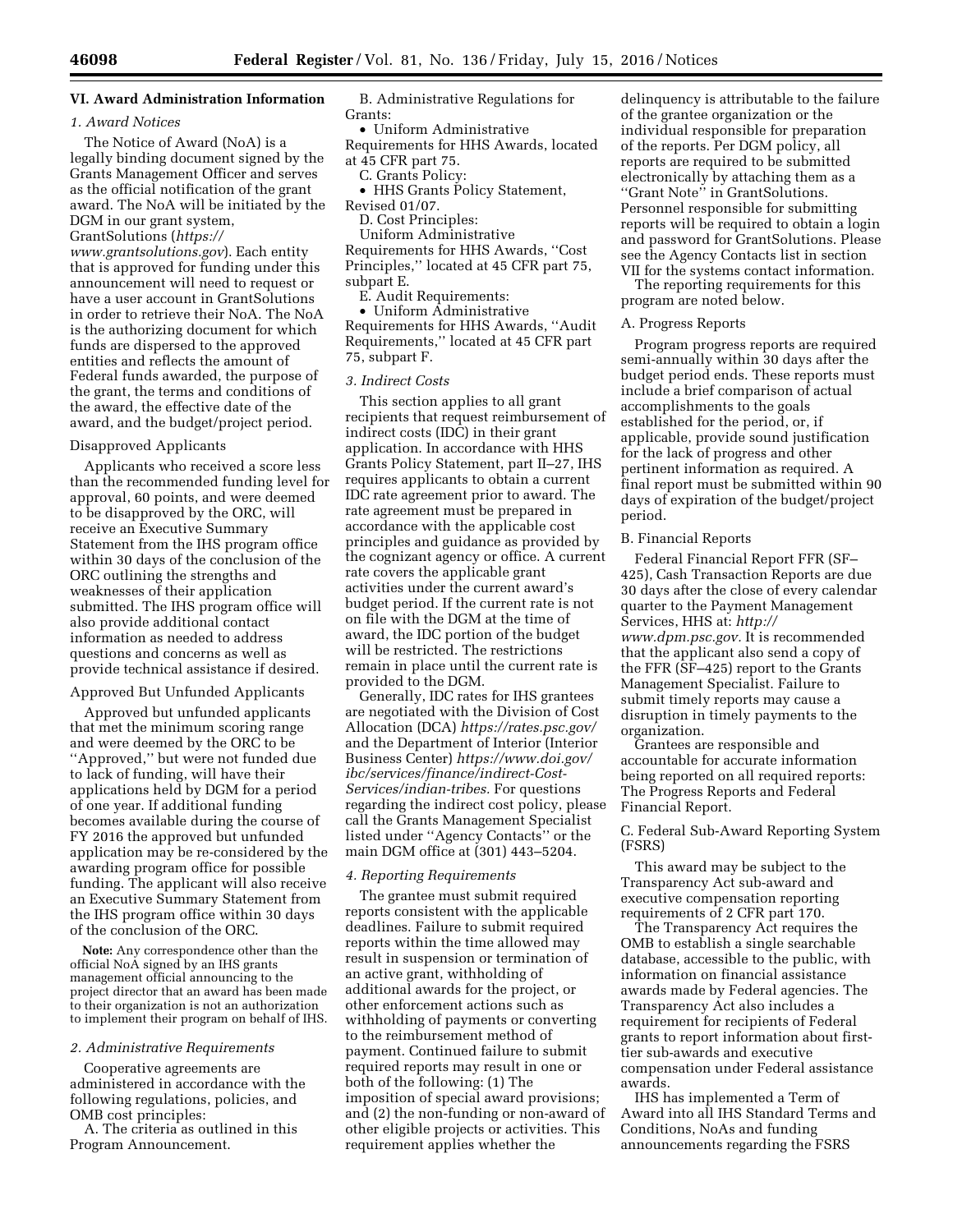reporting requirement. This IHS Term of Award is applicable to all IHS grant and cooperative agreements issued on or after October 1, 2010, with a \$25,000 sub-award obligation dollar threshold met for any specific reporting period. Additionally, all new (discretionary) IHS awards (where the project period is made up of more than one budget period) and where: (1) The project period start date was October 1, 2010 or after and (2) the primary awardee will have a \$25,000 sub-award obligation dollar threshold during any specific reporting period will be required to address the FSRS reporting. For the full IHS award term implementing this requirement and additional award applicability information, visit the DGM Grants Policy Web site at: *[http://](http://www.ihs.gov/dgm/policytopics/) [www.ihs.gov/dgm/policytopics/.](http://www.ihs.gov/dgm/policytopics/)* 

#### D. Post Conference Grant Reporting

The following requirements were enacted in section 3003 of the Consolidated Continuing Appropriations Act, 2013, and Section 119 of the Continuing Appropriations Act, 2014; *Office of Management and Budget Memorandum M–12–12:* All HHS/IHS awards containing grants funds allocated for conferences will be required to complete a mandatory post award report for all conferences in excess of \$20,000. Specifically: The total amount of funds provided in this grant/ cooperative agreement that were spent for ''Conference X,'' must be reported in final detailed actual costs *within 15 days of the completion of the conference.* 

*Final Post Conference Report should include all final expenditures on the cost categories as follows: (1) Contract/ Planner, (2) Meeting Space/Venue, (3) Registration Web site, (4) Audio Visual, (5) Speakers Fees, (6) Federal Attendee Travel, (7) Non-Federal Attendee Travel, (8) Registration Fees, and (9) Other.* 

*Failure to submit your required ''Post Conference Report'' within 15 days after the completion of the conference could result in cost associated with your conference being disallowed.* 

For additional questions please contact Ms. Michelle EagleHawk by telephone at (301) 443–1104 or email her at *[Michelle.EagleHawk@ihs.gov.](mailto:Michelle.EagleHawk@ihs.gov)* 

E. Compliance With Executive Order 13166 Implementation of Services Accessibility Provisions for All Grant Application Packages and Funding Opportunity Announcements

Recipients of federal financial assistance (FFA) from HHS must administer their programs in compliance with federal civil rights law. This means that recipients of HHS funds must ensure equal access to their programs without regard to a person's race, color, national origin, disability, age and, in some circumstances, sex and religion. This includes ensuring your programs are accessible to persons with limited English proficiency. HHS provides guidance to recipients of FFA on meeting their legal obligation to take reasonable steps to provide meaningful access to their programs by persons with limited English proficiency. Please see *[http://www.hhs.gov/civil-rights/for](http://www.hhs.gov/civil-rights/for-individuals/special-topics/limited-english-proficiency/guidance-federal-financial-assistance-recipients-title-VI/)[individuals/special-topics/limited](http://www.hhs.gov/civil-rights/for-individuals/special-topics/limited-english-proficiency/guidance-federal-financial-assistance-recipients-title-VI/)[english-proficiency/guidance-federal](http://www.hhs.gov/civil-rights/for-individuals/special-topics/limited-english-proficiency/guidance-federal-financial-assistance-recipients-title-VI/)[financial-assistance-recipients-title-VI/.](http://www.hhs.gov/civil-rights/for-individuals/special-topics/limited-english-proficiency/guidance-federal-financial-assistance-recipients-title-VI/)* 

The HHS Office for Civil Rights (OCR) also provides guidance on complying with civil rights laws enforced by HHS. Please see *[http://www.hhs.gov/civil](http://www.hhs.gov/civil-rights/for-individuals/section-1557/index.html)[rights/for-individuals/section-1557/](http://www.hhs.gov/civil-rights/for-individuals/section-1557/index.html) [index.html;](http://www.hhs.gov/civil-rights/for-individuals/section-1557/index.html)* and *[http://www.hhs.gov/](http://www.hhs.gov/civil-rights/index.html) [civil-rights/index.html.](http://www.hhs.gov/civil-rights/index.html)* Recipients of FFA also have specific legal obligations for serving qualified individuals with disabilities. Please see *[http://](http://www.hhs.gov/civil-rights/for-individuals/disability/index.html) [www.hhs.gov/civil-rights/for](http://www.hhs.gov/civil-rights/for-individuals/disability/index.html)[individuals/disability/index.html.](http://www.hhs.gov/civil-rights/for-individuals/disability/index.html)*  Please contact the HHS OCR for more information about obligations and prohibitions under federal civil rights laws at *[http://www.hhs.gov/civil-rights/](http://www.hhs.gov/civil-rights/for-individuals/disability/index.html) [for-individuals/disability/index.html](http://www.hhs.gov/civil-rights/for-individuals/disability/index.html)* or call 1–800–368–1019 or TDD 1–800– 537–7697. Also note it is an HHS Departmental goal to ensure access to quality, culturally competent care, including long-term services and supports, for vulnerable populations. For further guidance on providing culturally and linguistically appropriate services, recipients should review the National Standards for Culturally and Linguistically Appropriate Services in Health and Health Care at *[http://](http://minorityhealth.hhs.gov/omh/browse.aspx?lvl=2&lvlid=53) [minorityhealth.hhs.gov/omh/](http://minorityhealth.hhs.gov/omh/browse.aspx?lvl=2&lvlid=53) [browse.aspx?lvl=2&lvlid=53.](http://minorityhealth.hhs.gov/omh/browse.aspx?lvl=2&lvlid=53)* 

Pursuant to 45 CFR 80.3(d), an individual shall not be deemed subjected to discrimination by reason of his/her exclusion from benefits limited by federal law to individuals eligible for benefits and services from the IHS.

Recipients will be required to sign the HHS–690 Assurance of Compliance form which can be obtained from the following Web site: *[http://www.hhs.gov/](http://www.hhs.gov/sites/default/files/forms/hhs-690.pdf) [sites/default/files/forms/hhs-690.pdf,](http://www.hhs.gov/sites/default/files/forms/hhs-690.pdf)*  and send it directly to the: U.S. Department of Health and Human Services, Office of Civil Rights, 200 Independence Ave. SW., Washington, DC 20201.

F. Federal Awardee Performance and Integrity Information System (FAPIIS)

The IHS is required to review and consider any information about the applicant that is in the Federal Awardee

Performance and Integrity Information System (FAPIIS) before making any award in excess of the simplified acquisition threshold (currently \$150,000) over the period of performance. An applicant may review and comment on any information about itself that a federal awarding agency previously entered. IHS will consider any comments by the applicant, in addition to other information in FAPIIS in making a judgment about the applicant's integrity, business ethics, and record of performance under federal awards when completing the review of risk posed by applicants as described in 45 CFR 75.205.

As required by 45 CFR part 75 Appendix XII of the Uniform Guidance, non-Federal entities (NFEs) are required to disclose in FAPIIS any information about criminal, civil, and administrative proceedings, and/or affirm that there is no new information to provide. This applies to NFEs that receive federal awards (currently active grants, cooperative agreements, and procurement contracts) greater than \$10,000,000 for any period of time during the period of performance of an award/project.

### Mandatory Disclosure Requirements

As required by 2 CFR part 200 of the Uniform Guidance, and the HHS implementing regulations at 45 CFR part 75, effective January 1, 2016, the IHS must require a non-Federal entity or an applicant for a federal award to disclose, in a timely manner, in writing to the IHS or pass-through entity all violations of federal criminal law involving fraud, bribery, or gratutity violations potentially affecting the federal award.

Submission is required for all applicants and recipients, in writing, to the IHS and to the HHS Office of Inspector General all information related to violations of Federal criminal law involving fraud, bribery, or gratuity violations potentially affecting the Federal award. 45 CFR 75.113.

Disclosures must be sent in writing to: U.S. Department of Health and Human Services, Indian Health Service, Division of Grants Management, ATTN: Robert Tarwater, Director, 5600 Fishers Lane, Mailstop 09E70, Rockville, Maryland 20857. (Include ''Mandatory Grant Disclosures'' in subject line). Ofc: (301) 443–5204, Fax: (301) 594–0899, email: *[Robert.Tarwater@ihs.gov](mailto:Robert.Tarwater@ihs.gov)*; and

U.S. Department of Health and Human Services, Office of Inspector General, ATTN: Mandatory Grant Disclosures, Intake Coordinator, 330 Independence Avenue SW., Cohen Building, Room 5527, Washington, DC 20201, URL: *[http://oig.hhs.gov/fraud](http://oig.hhs.gov/fraud/reportfraud/index.asp)/*